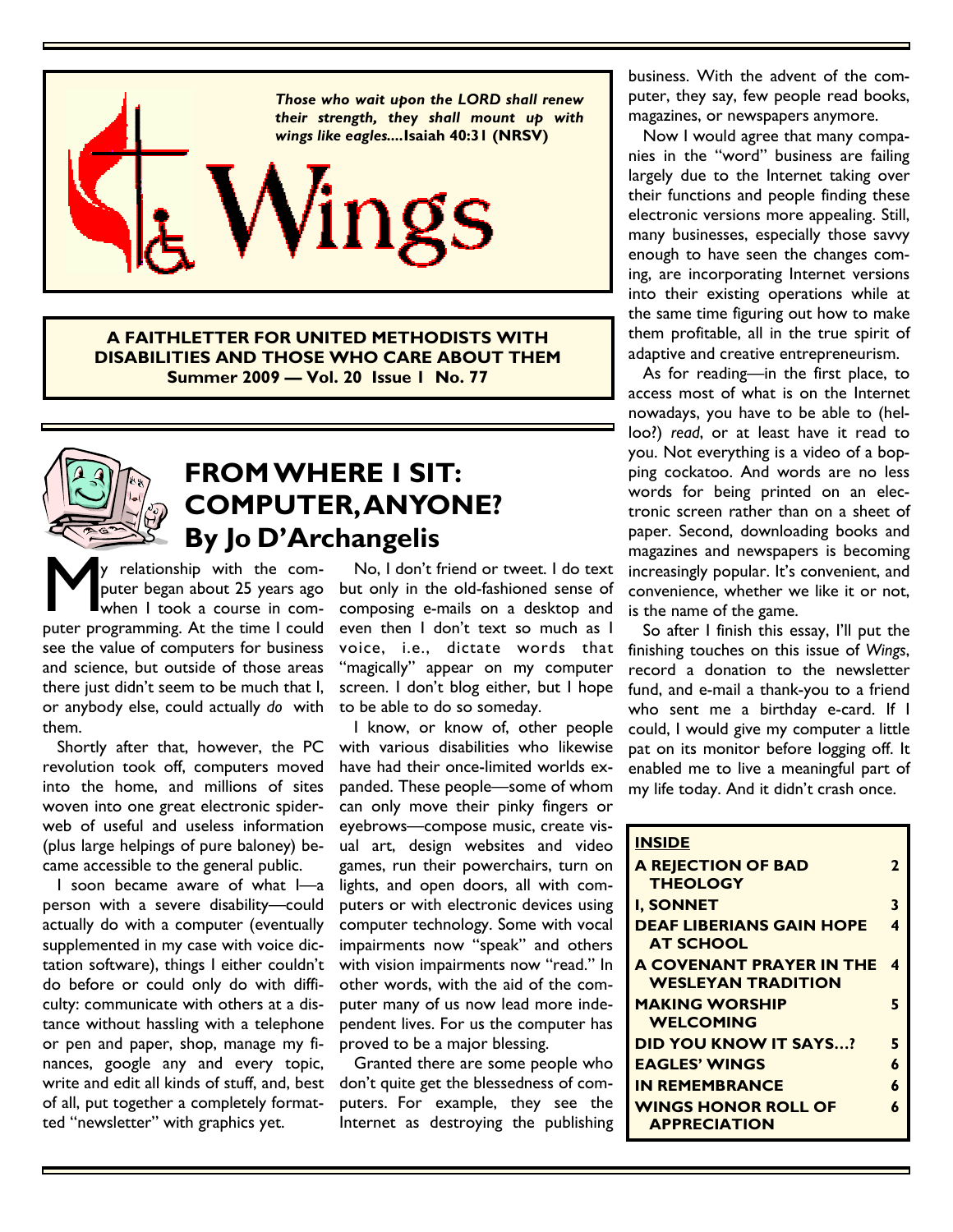# **A REJECTION OF BAD THEOLOGY By Thomas H. Graves**

*On the evening of January 24, 2007, the First Baptist Church of the City of Washington, DC, held the first in a series of dialogues on the intersection of "Faith, Giftedness, and Disability," featuring renowned speakers from the faith and disability communities. Opening comments at this dialogue were given by Thomas H. Graves, President of the Baptist Theological Seminary at Richmond [Va.]. Below are Mr. Graves' opening remarks.* 

God is not the cause of calamity.<br>
"Did this man sin or did his par-<br>
Jesus was asked. "Neither!" he reod is not the cause of calamity. "Did this man sin or did his parents that he was born blind?" sponded.\* Illness and disability are not the work of God nor are they a sign of God's displeasure. That approach of seeing human misfortune as the result of God's retribution for our sin is as old as the words from Job's "comforters." It was wrong then and it is wrong now. How is it possible for a faith that worships a man who died on a cross, to hold up misfortune and disability as a sign of unbelief? Suffering is not a sign of a lack of faith. God is not the cause of disease or catastrophe.

 There are whole courses on the problem of evil. Scholars like C.S. Lewis have commented that nearly all of the trouble people have with the problem of evil stems from a bad understanding of God's omnipotence. God is best understood not as one who holds a monopoly on all power and [controls] every event but rather as one who is the perfect user of power, luring all creation toward harmony, intensity, and redemption. Suffice it to say that God has limited Godself to allow us freedom and to place us in an unfinished universe where there is still much for us to do as we join God in the ongoing tasks of creation. None of us is immune from the limitations of the created order. The question is not "Why me, O God?" but "Why not me?"

 One should always be cautious when describing the character of God in keeping with one's own situation. With that warning, let me go on to suggest that there is more than enough Biblical

support to assert that one of the clear descriptions of God is that of "a disabled God."

 The suffering servant is described in Isaiah 52:13-53:7 (NRSV) with these words: "...marred was his appearance... he had no form or majesty that we should look at him, nothing in his appearance that we should desire him… he was despised and rejected...a man

of suffering and acquainted with infirmity...one from whom others hide their faces…we held him of no account… [he] carried our diseases," he was "stricken...afflicted...wounded...crushed... oppressed...." Jesus chooses the passages of the suffering servant as the model for his own ministry. In fact you cannot understand the passion of Christ without that model in mind.

 This is seen supremely in the crucifixion. Nancy Eisland in her book, *The Disabled God*, calls for the re-conception of the symbol of Jesus Christ as the Disabled God, particularly the symbol of Christ on the cross, with wounded hands, feet, and side. More than the

*(REJECTION continued on page 3)*

**\*John 9:2-3 (NRSV)**



**A** non-official quarterly newsletter for United Methodists with disabling conditions and all others interested in the issues of disability, accessibility, and the church

### **FOUNDER/EDITOR COMPUTER LAYOUT/GRAPHIC DESIGN**  lo D'Archangelis

**CORRESPONDENCE** Send all correspondence—including feedback, original writings, items from other sources, and changes of address—to Jo D'Archangelis, Editor, at: **Mailing Address** 592 West Ammunition Road, Apt. 1 Fallbrook, CA 92028 **Telephone/Fax** 760-723-2668 (please call before faxing) **E-Mail**  jodarlis@aol.com

**E-WINGS** Two electronic versions of *Wings* are available for those who are visionimpaired and have computer "reading" devices; those who have difficulty handling paper and print publications; those who live outside the United States and its possessions; and/or those who just prefer computer viewing: (1.) A document version in partially formatted text without graphics available to those able to open attached files in Microsoft Word Document 2000 (this version seems to work best for those who use computer "reading" devices); and (2.) A full newsletter-formatted version with color graphics available to those able to open attached files in PDF format with Adobe Reader 6.0 or higher software (Adobe Reader software is easily downloaded from Adobe.com without charge). E-mail Jo D'Archangelis at jodarlis@aol.com to request one, or both, of these versions.

**DONATIONS** *Wings* is an all-volunteer effort, but financial assistance is needed for printing and mailing costs. Most of our funding comes from reader donations. There are no subscription fees. If you think *Wings* is worth it, please make out a check or money order payable to the "Fallbrook United Methodist Church" (or "FUMC"), mark it "Wings Newsletter," and mail it to: **Church Address** Fallbrook United Methodist Church 1844 Winterhaven Road Fallbrook, CA 92028 **Church Telephone** 760-728-1472 **Church Fax** 760-728-7433 **Church E-Mail**  FUMC1887@sbcglobal.net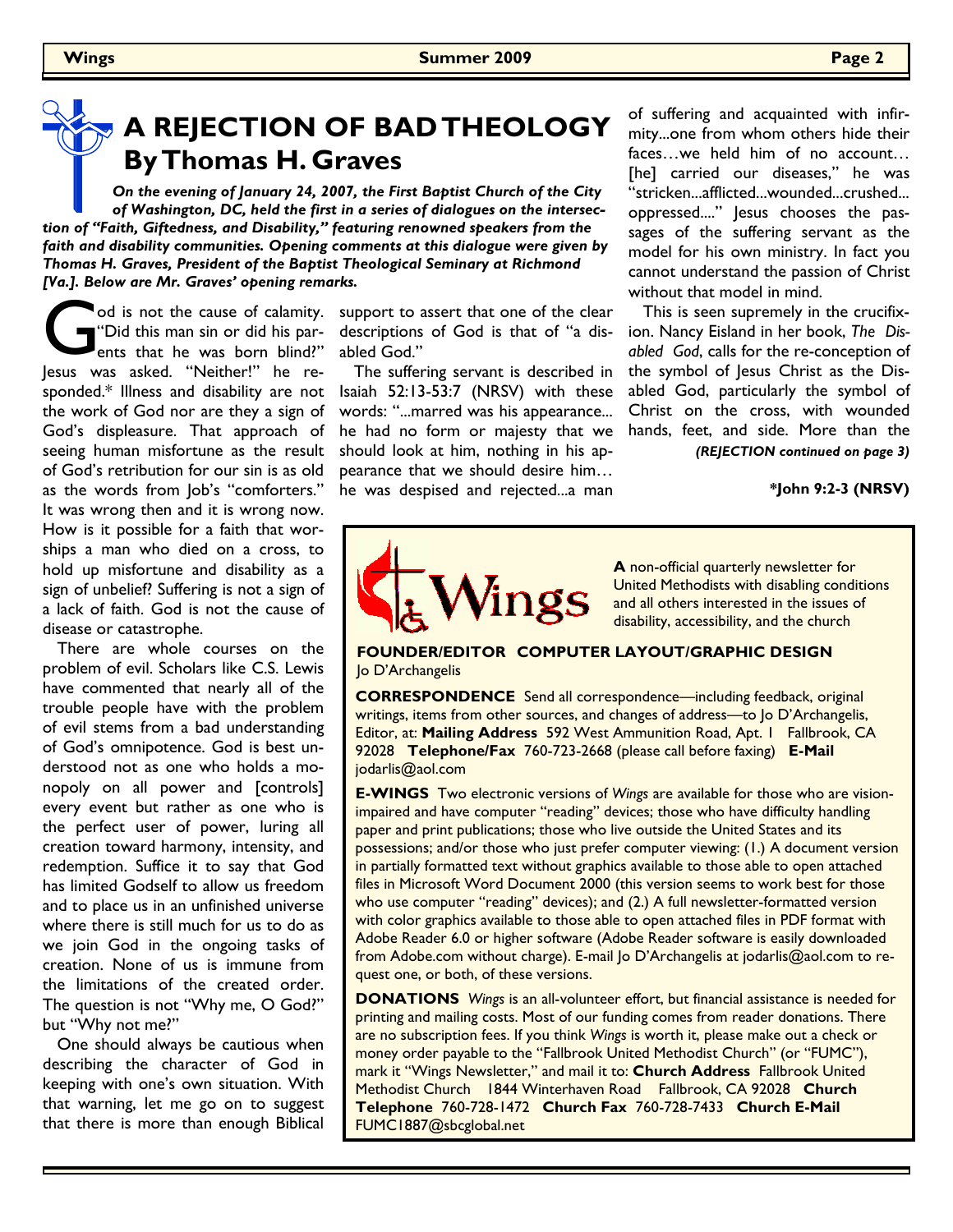**Wings Summer 2009 Page 3** 

### *(REJECTION continued from page 2)*

comforter, God in Jesus Christ comes to embody the very character of God as one who is disabled. It was Bonhoeffer who insisted that only a suffering God can help. In Christ we see that suffering and we see the disabled God.

 If Christ on the cross provides the image of the Disabled God, then that should inform our own understanding of Christian discipleship and service. Henri Nouwen has helped us all with his use of the model of the wounded healer. That is, we minister more authentically when we come to others not based on our supposed strength or invulnerability, but when we approach others admitting our own need and woundedness.

 I can remember graduating from seminary and entering ministry thinking I had been equipped with skill and knowledge that would serve as the foundation for a life of service. That was wrong. The wounded healer is a more faithful model for ministry. We minister best when we are in touch with our weaknesses rather than trying to appear as one operating from a stance of power and knowledge.

 We have said that God can be fairly described as a Disabled God; we have said that the Christian minister can be best characterized as a wounded healer and now I would suggest that disability has its theological advantages. It helps us understand our human limits. The attitude of "God almightiness" has been described as a major source of human sin. Disability quickly dispels our attempts to escape the frailties of our human condition. It helps us understand our need to lean on others. The posture of disability often requires one to lean on others or walk with the assistance of a cane. That is a helpful spiritual model for us all.

 Gary Wills in his book *Certain Trumpets* reports an interview with Pope John 23 in which the pope was asked what was the base of his religious au-

thority. The pope quickly referred to John 21:18 where Jesus says to Simon Peter, "When you were young you fastened your belt and walked wherever you wished to go, but when you are old another will fasten your belt and guide you even where you may not wish to go."

 What is true of physically growing old is also true for spiritual maturity. Religious authority, said the pope, comes from leaning on the Christ. It helps us understand our fragile human condition. Disability often takes us to the margins of human existence where we encounter the shaking of the very foundations of life. When all we have depended upon begins to wither and fade, we are then reminded of a presence that stands beyond all that has crumbled and failed. Disability helps us to see the trivialities of life and to recognize that there is a more enduring presence than what has previously served as the basis for our life.

 Disability can take us closer to dealing honestly with the possibility of death. One lives better when one is prepared to die. Disability can prepare us to live life as if every moment is precious. Disability can lead us to live in the present always in light of the future. In the New Testament Paul speaks of living with the end always in view. This need not be morbid or suicidal, but it is faithful and wise.

 The issue is not so much *why* do bad things happen to good people but rather *when* bad things happen to good people. How we respond to disability is a matter of faith. I have found that we minister more [humanely], in a more Christ-like manner, and in a more Biblical fashion when we recognize the advantages of our disability and see ourselves as wounded healers.

> **Adapted from the website of the National Organization on Disability (www.nod.org/religion).**

### **I, SONNET By Kenneth M. Tittle**

**(Dedicated to Nadine, 1999)** 

I thank my God, the novel says, that I Am not a sonnet bound to live within Just fourteen lines, a paltry taste of life Close hemmed in time and space with few who care To come with patience for your gentle song. I say what I will say I go where I will go Take those I wish along. Across the reach of history I twine The lives of great and small to do my will. It is beyond my ken or strength, I say.

For me, to know the moment, live this day. He says, pity. I say, Your name shall be To me Ozymandias. And who? he asks. A mighty king who did just as he wished. He smiles and pats me on the head, then leaves Me with the warbler at my windowsill.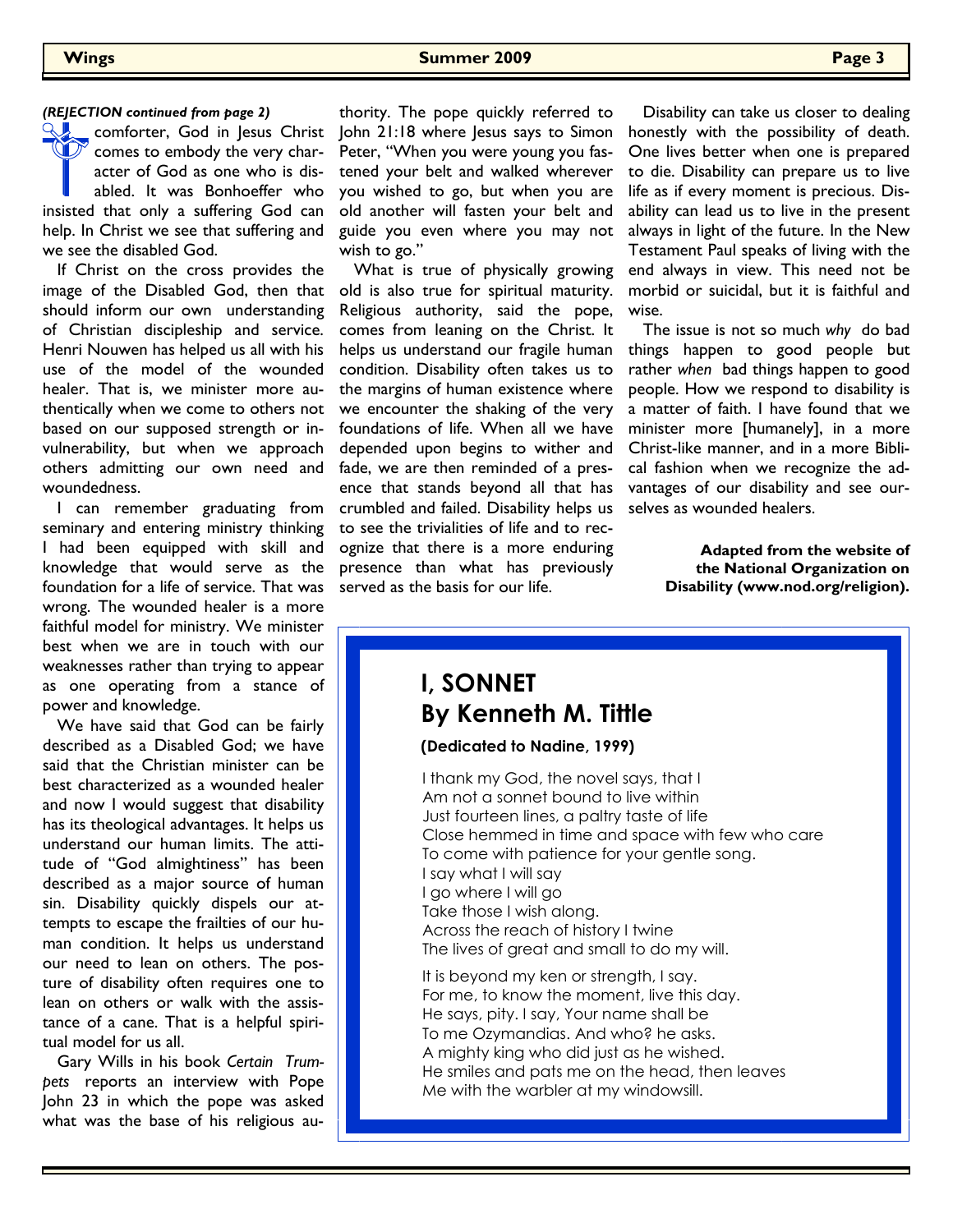# **ARCORA**

## **DEAF LIBERIANS GAIN HOPE AT SCHOOL By Bill Fentum**

efore David T. Worlobah started<br>
the "Hope for the Deaf" school<br>
in Liberia—bringing educational<br>
opportunities to deaf children from imefore David T. Worlobah started the "Hope for the Deaf" school in Liberia—bringing educational poverished families—none of his 24 students had used sign language. Marginalized in a society already devastated by 14 years of civil war, they weren't even aware they had names.

 "Now they not only know, but they can write and identify their names," Mr. Worlobah, a hearing Liberian volunteer in the United Methodist Board of Global Ministries' Missioner of Hope program, told the *Review* by e-mail. "Praise God for the development that takes place every day in the lives of these children. Every time I see their faces, I see happiness, good future and God's unconditional love."

 Mr. Worlobah, 34, grew interested in working with the deaf as a teenager, and while he devoted 10 years to a career in accounting, the calling never left him.

 "I just couldn't control it," he said. "I now understand what God was developing in my life at the time. He was preparing me for a new ministry."

 In 1999, he became a Commissioner of Hope and visited homes of less fortunate deaf and hearing-impaired children, trying to persuade their parents to enrolled them in the program.

 "It really was not easy," he said. "I encouraged the parents to begin loving and accepting their deaf children and understand that they have the capacity to do many things that any hearing person can do.

 "In Africa, people still have the perception that disabled people are useless people. So society doesn't attach importance to them and the church finds it very difficult to get people with expertise and interest to work in this field."

 Mr. Worlobah registered 28 students from different provinces, but finding space for classes proved difficult. In October 2000, he arranged use of a small library at the United Methodist compound in Monrovia, and started with teaching sign language. After two months, enrollment dropped to 14 because many students lived 15 to 18 miles away, and no housing was available on the compound.

 By April 2001, the conference moved the program to its Department of Christian education, where Mr. Worlobah was officially assigned to work with Sunday schools. For two years he taught lip reading, finger spelling and simple English in a room that also served as his office. "I kept praying and trusting God for a bigger place," he said.

 A search for donations led Mr. Worlobah to the Rev. Peggy Johnson, a hearing pastor at Christ United Methodist Church of the Deaf in Baltimore, and Noemi Fuentes, a Global Ministries executive who works with the National Committee on Ministry with Deaf, Late-Deafened, Hard of Hearing, and Deaf-Blind People.

 Together, they won a \$2000 grant from the Board's Health and Welfare Ministries division to renovate a dilapidated building with four classrooms. The building was consecrated on October 15, 2003, by Bishop John G. Innes of the Liberia Annual Conference.

 Mr. Worlobah said plans for the future include operating a full elementary school, with on-campus housing that would allow students to put what they learn into daily practice. He also hopes the program can expand beyond Monrovia to areas across West Africa.

 "I have learned to make myself accessible at all times to anyone, especially the least in our society," he said. "Every time I see the progress these children are making in their lives, I feel really blessed and give the glory to God."

**From** *The United Methodist Review* **(Jan. 16, 2004); originally entitled "Deaf Liberians Gain Hope At School Founded By Mission Volunteer."** 

> **Bill Fentum is Associate Editor of** *The United Methodist Review***.**

### **A COVENANT PRAYER IN THE WESLEYAN TRADITION**

I am no longer my own, but thine. Put me to what thou wilt, rank me with whom thou wilt. Put me to doing, put me to suffering. Let me be employed by thee or laid aside for thee, exalted for thee or brought low by thee. Let me be full, let me be empty. Let me have all things, let me have nothing. I freely and heartily yield all things to thy pleasure and disposal. And now, O glorious and blessed God, Father, Son, and Holy Spirit, thou art mine, and I am thine. So be it. And the covenant which I have made on earth, let it be ratified in heaven. Amen.

**From** *Alive Now* **(Jan./Feb. 2009)**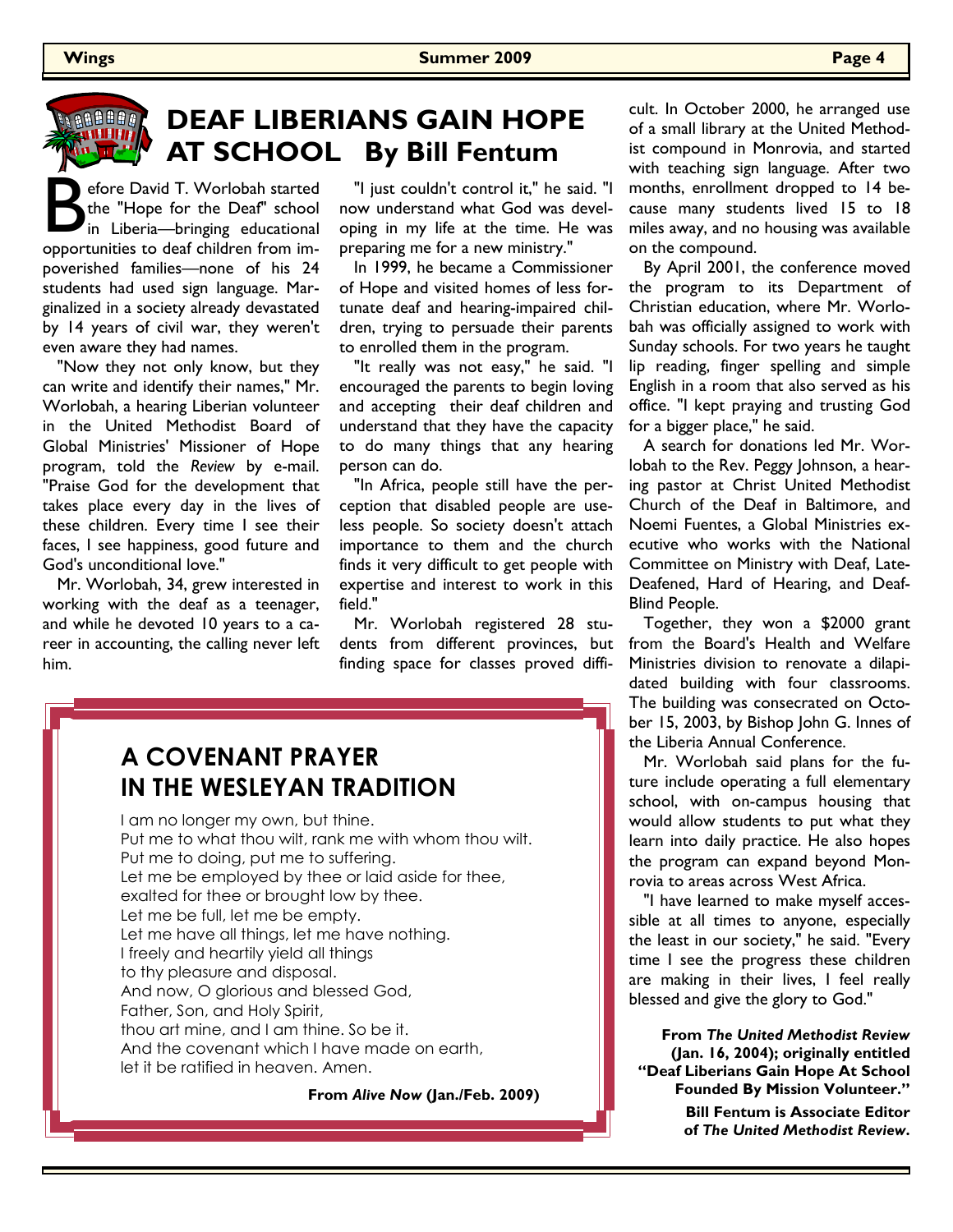

# **MAKING WORSHIP WELCOMING By Rev. Kimberly Anne Willis**

e<br>abilities. worship that is inclusive of and welcoming to people with dis-

• Many people with disabilities are willing and able to participate as liturgists, preachers, ushers, acolytes, and communion servers. A person in a wheelchair can speak or serve communion. A person who is visually impaired can sing in the choir or can read scripture provided in braille or large print.

• Metaphor is often used to convey a negative attitude about disability. Avoid saying "blind to God's presence" or "deaf to God's voice." For people who are visually or hearing impaired, such phrases judge who they are. Avoid using any form of disability to illustrate our spiritual condition.

• Encourage the use of multiple cues in worship. Combine simple printed directions in the bulletin with oral and physical cues. For example, a simple indication in the bulletin for the congregation to stand combined with the verbal cue, "Please rise as you are able," and the physical cue of raising one's arms provide multiple cues to the congregation.

• For some people, certain movements or the amount of time spent standing, kneeling, or sitting may be uncomfortable. Communicate the option not to participate in any action on the basis of comfort or conscience.

• People with disabilities may desire assistance during different acts of worship. Express openness to requests for assistance and work with people with disabilities to find creative solutions.

• Ask people with disabilities how they want to participate in sacramental celebrations. Don't presume to know or make decisions on their behalf.

• Avoid interpretations of scripture that

ere are some ideas for creating equate disability with sin, a lack of faith, or God's judgment.

> • Special services emphasizing issues related to disability can effectively educate congregations, but seek consultation from people with disabilities and invite them to participate. Acknowledge the ways people with disabilities have been excluded.

• Speak clearly and, if not microphoned, speak with enough volume to be heard to the back of the sanctuary. Provide assisted listening devices. Reserve seating for the deaf and those who are hard-of-hearing to see a sign language interpreter.

• Provide large-print hymnals and bulletins. Use 16- or 18-point type for printed matter.

**Adapted from an article reprinted in** *DAMI NEWS***, the newsletter of Disability Awareness Ministries Inc. (Vol. 3, Issue 3, Nov. 14, 2006).**



### **DID YOU KNOW IT SAYS IN THE UMC BOOK OF DISCIPLINE…?!?**

### **Committee on Disability Concerns**

There shall be in each annual conference a committee on disability concerns or other structure to provide for the functions of this ministry and maintain the connectional relationships.

1. The basic membership of the committee shall be nominated and elected by the established procedures of the respective annual conference... Membership shall include persons with physical disabilities and persons with mental disabilities.

2. It shall be the responsibility of this committee:

(a) To be aware of, and advocate for, the role of persons with disabilities in ministry, including ordained and diaconal ministries and local church and annual conference leadership positions.

(b) To advocate for and help develop programs within the annual conference that meet the needs of persons with disabilities.

(c) To be informed about current ministries with the annual conference that are related to persons with disabilities.

(d) To develop ways to sensitize persons in leadership positions on issues that affect persons with disabilities and therefore the entire Church.

(e) To foster cooperation among ministries with the annual conference that focus on specific disabilities (deaf, deafened, hard of hearing, developmental disabilities, mental retardation, mental illness, visual impairment, physical disabilities, etc.)

(f) To be a resource for local churches who are attempting to develop ministries that are attitudinally and architecturally accessible.

(g) To promote the full inclusion of persons with disabilities in the life of the local church and the annual conference.

(h) To participate in jurisdictional accessibility associations in the sharing of knowledge and resources.

**From** *Book of Discipline of the United Methodist Church 2000***, ¶649**